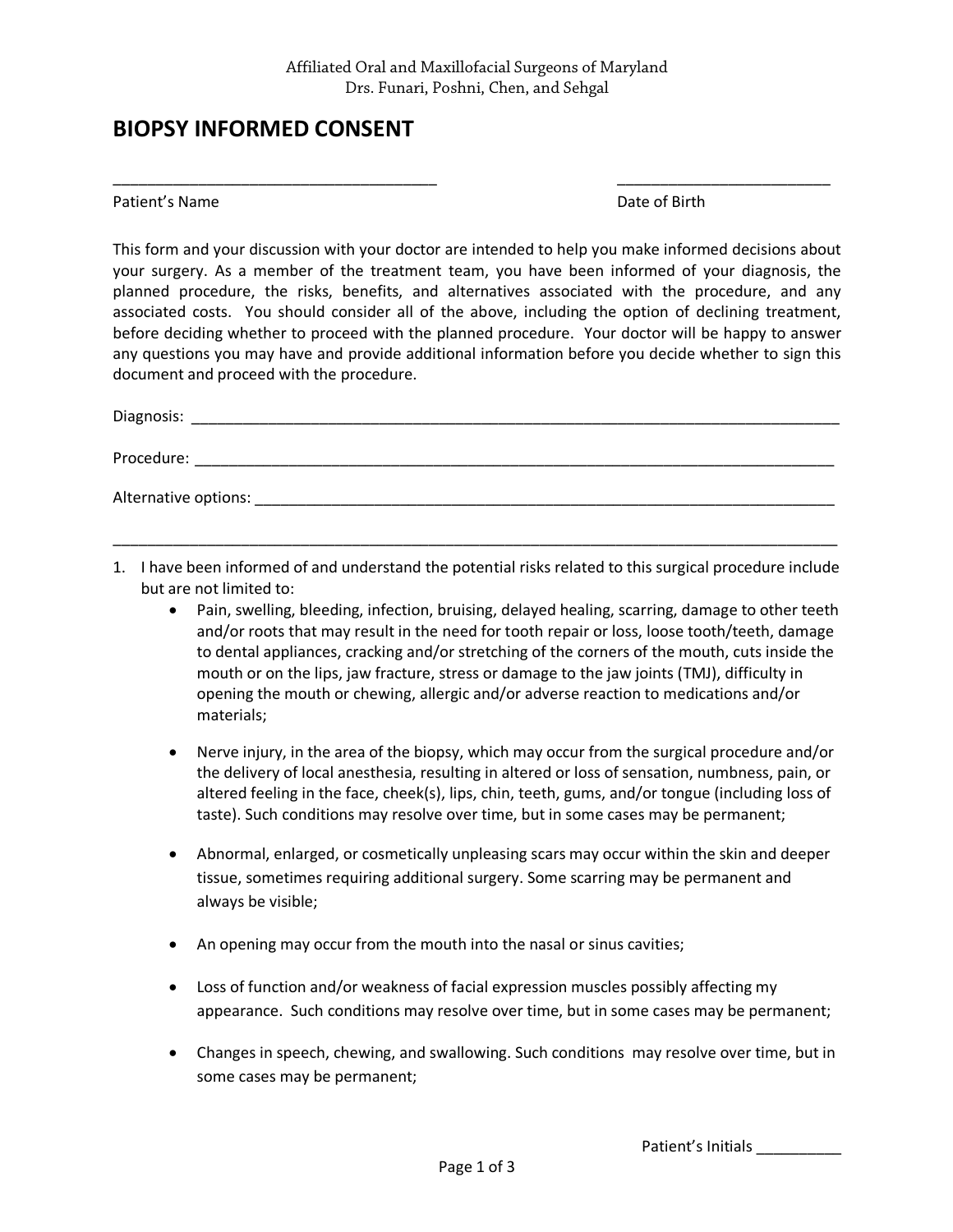## Affiliated Oral and Maxillofacial Surgeons of Maryland Drs. Funari, Poshni, Chen, and Sehgal

- There is always a possibility that the lesion might come back, even when it appears to be totally removed.
- 2. I have elected to proceed with the anesthesia(s) indicated below.

| Local Anesthesia                   |
|------------------------------------|
| Nitrous Oxide (Laughing Gas)       |
| Mild Sedation                      |
| Moderate Sedation                  |
| Deep Sedation (General Anesthesia) |

I have been informed of and understand the potential risks associated with anesthesia include but are not limited to:

- Allergic or adverse reactions to medications or materials;
- Pain, swelling, redness, irritation, numbness and/or bruising in the area where the IV needle is placed. Usually the numbness or pain goes away, but in some cases, it may be permanent;
- Nausea, vomiting, disorientation, confusion, lack of coordination, and occasionally prolonged drowsiness. Some patients may have an awareness of some or all events of the surgical procedure after it is over;
- Heart and breathing complications that may lead to brain damage, stroke, heart attack (cardiac arrest) or death;
- Sore throat or hoarseness if a breathing tube is used.

If I have elected Mild, Moderate, or Deep Sedation (General Anesthesia), I have not had anything to eat or drink for at least six (6) hours prior to my procedure. I understand that doing otherwise may be life-threatening. As instructed, I have taken my regular medications (blood pressure medications, antibiotics, etc.) and/or any medicine given to me by my doctor using only small sips of water. I am accompanied by a responsible adult to drive me to and from the doctor's office and he/she will stay with me after the procedure until I am recovered sufficiently to care for myself. I understand the drugs given to me for this procedure may not wear off for 24 hours. During my recovery from anesthesia, I agree not to drive, operate complicated machinery or devices, or make important decisions such as signing documents, etc.

- 3. I have been informed of and understand that follow up visits or care, additional evaluation, treatment or surgery, and/or hospitalization may be needed.
- 4. With every biopsy, treatment depends on the results of the tissue diagnosis. Further treatment may be necessary and will be reviewed with your treating surgeon. If bone tissue is removed, healing may take longer, and the biopsy result(s) will take longer to process.